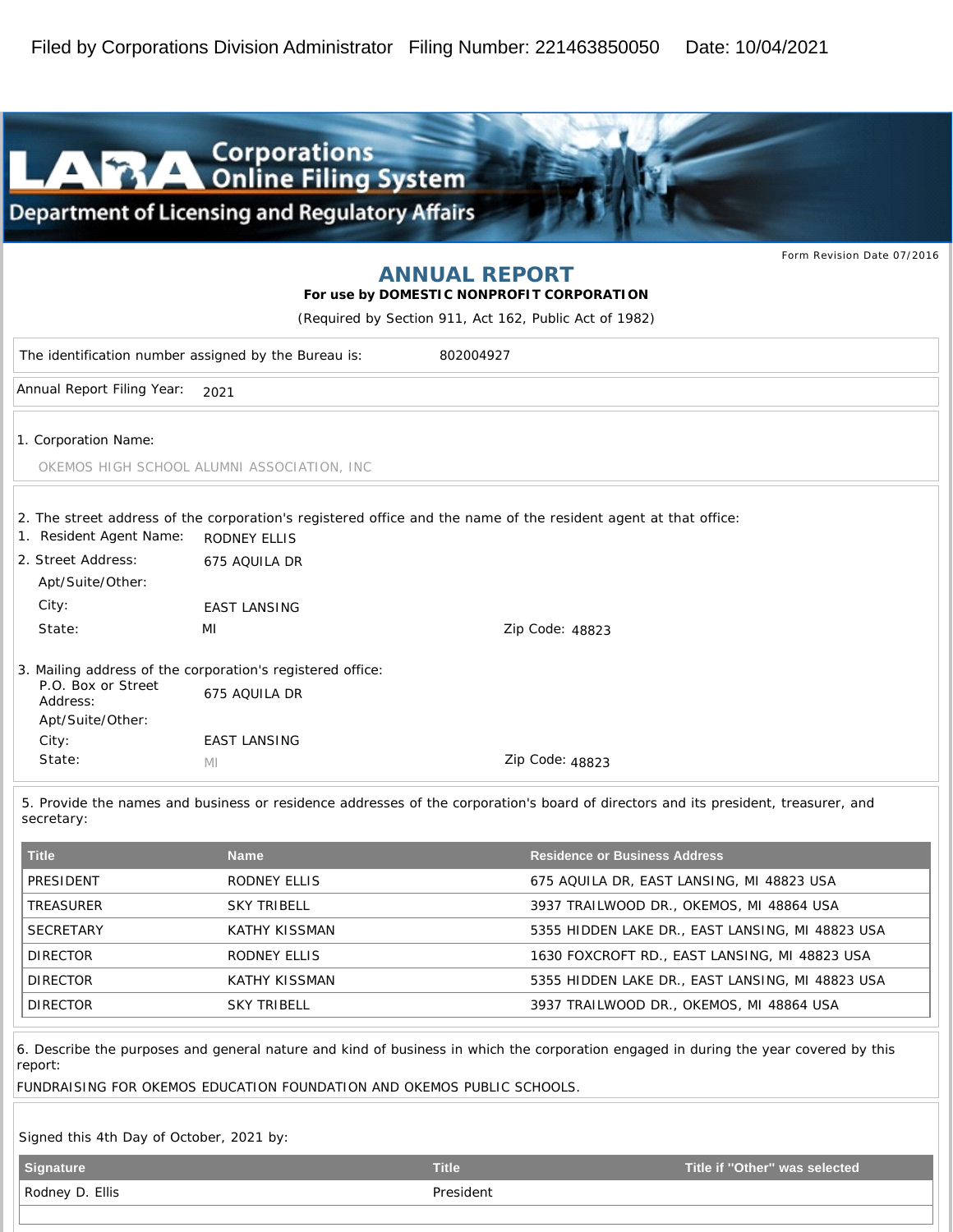By selecting ACCEPT, I hereby acknowledge that this electronic document is being signed in accordance with the Act. I further certify that to the best of my knowledge the information provided is true, accurate, and in compliance with the Act.

jm Decline in Accept